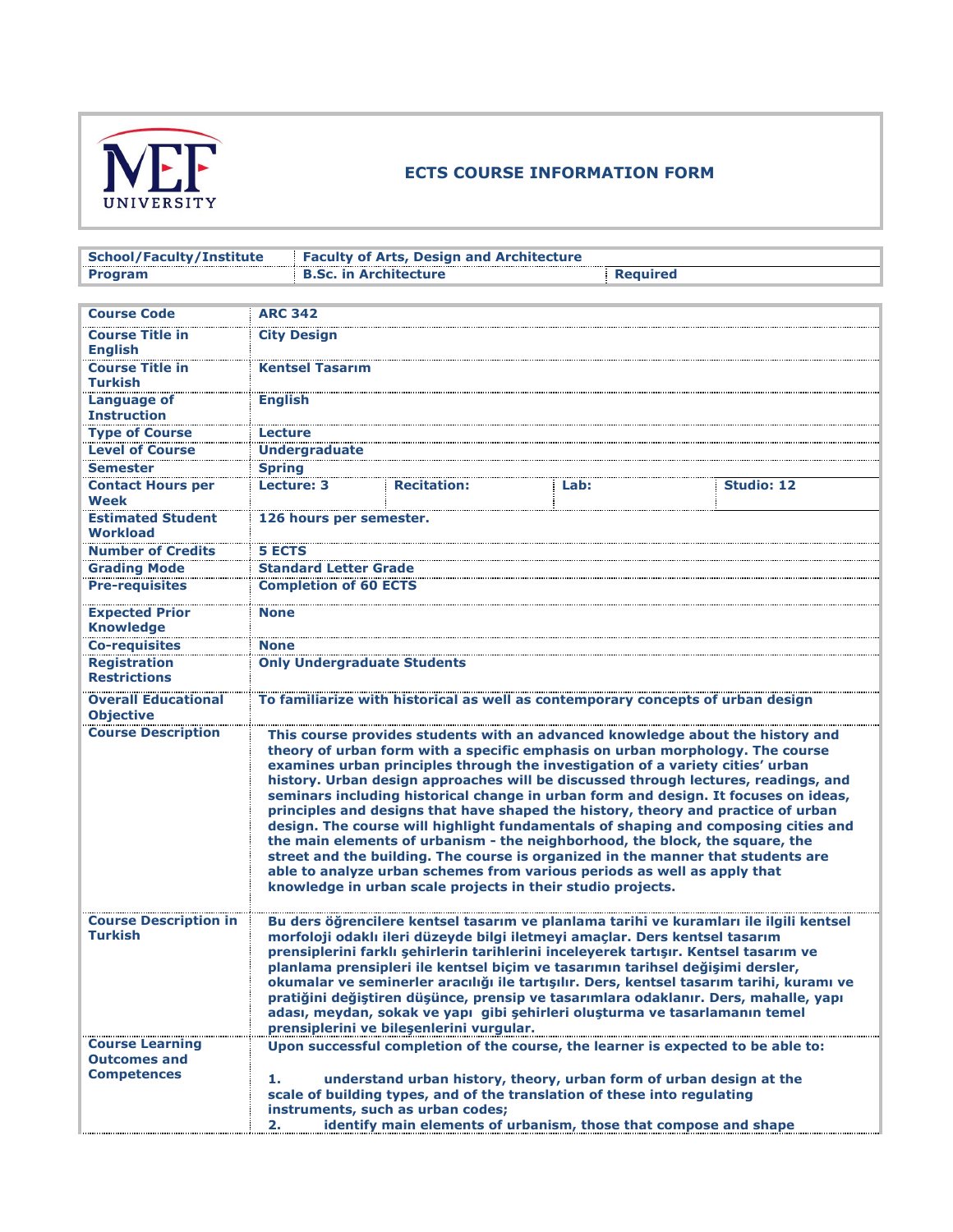| cities and to suggest most appropriate ways to resolve multi-dimensional urban<br>problems in different contexts and scales;<br>3. evaluate the thought and design process behind certain urban forms;<br>distinguish historical roots of urban design, criticisms of modern planning<br>and design, concepts of space and place, urban sustainability issues, and urban<br>design practice:<br>analyze critically the dynamic forces and processes that are associated<br>5.<br>with urbanism, and pursue such urban design and city planning solutions for<br>sustainable urban growth and development as future designers. |                         |                    |  |  |  |  |  |
|-------------------------------------------------------------------------------------------------------------------------------------------------------------------------------------------------------------------------------------------------------------------------------------------------------------------------------------------------------------------------------------------------------------------------------------------------------------------------------------------------------------------------------------------------------------------------------------------------------------------------------|-------------------------|--------------------|--|--|--|--|--|
| <b>Relation to Program Outcomes and Competences:</b><br><b>S=Supportive</b><br>$N = None$                                                                                                                                                                                                                                                                                                                                                                                                                                                                                                                                     | <b>H=Highly Related</b> |                    |  |  |  |  |  |
| <b>Program Ou</b><br>tcomes and Comneten                                                                                                                                                                                                                                                                                                                                                                                                                                                                                                                                                                                      | Level                   | <b>Assessed by</b> |  |  |  |  |  |
|                                                                                                                                                                                                                                                                                                                                                                                                                                                                                                                                                                                                                               | N/S/H                   | Exam, HW,          |  |  |  |  |  |
| 1. Ability to read, write and speak effectively in Turkish and English, equivalent                                                                                                                                                                                                                                                                                                                                                                                                                                                                                                                                            | s                       | Seminar            |  |  |  |  |  |
| to a B2 European Language Passport Level in English.                                                                                                                                                                                                                                                                                                                                                                                                                                                                                                                                                                          |                         |                    |  |  |  |  |  |
| 2. Ability to question and interpret ideas considering diverse points of view;                                                                                                                                                                                                                                                                                                                                                                                                                                                                                                                                                | н                       | HW, seminar        |  |  |  |  |  |
| gather and use data, develop concepts related to people, places and the<br>environment, and make individual decisions.                                                                                                                                                                                                                                                                                                                                                                                                                                                                                                        |                         |                    |  |  |  |  |  |
| 3. Ability to use appropriate graphical methods including freehand and digital                                                                                                                                                                                                                                                                                                                                                                                                                                                                                                                                                | N                       |                    |  |  |  |  |  |
| drawing techniques, (ECDL advanced) in order to develop ideas in addition to                                                                                                                                                                                                                                                                                                                                                                                                                                                                                                                                                  |                         |                    |  |  |  |  |  |
| communicate the process of design.                                                                                                                                                                                                                                                                                                                                                                                                                                                                                                                                                                                            |                         |                    |  |  |  |  |  |
| 4. Ability to use fundamental principles of architectural design considering the<br>place, climate, people, society as factors, and simultaneously express present                                                                                                                                                                                                                                                                                                                                                                                                                                                            | S                       |                    |  |  |  |  |  |
| principles in relevant precedents.                                                                                                                                                                                                                                                                                                                                                                                                                                                                                                                                                                                            |                         |                    |  |  |  |  |  |
| 5. Understanding of architectural principles belonging to global and local cultures                                                                                                                                                                                                                                                                                                                                                                                                                                                                                                                                           | н                       | HW, seminar        |  |  |  |  |  |
| shaped by the climatic, technological, socioeconomic, cultural factors, in addition<br>to principles of historic preservation while developing architectural and urban                                                                                                                                                                                                                                                                                                                                                                                                                                                        |                         |                    |  |  |  |  |  |
| design projects.                                                                                                                                                                                                                                                                                                                                                                                                                                                                                                                                                                                                              |                         |                    |  |  |  |  |  |
| 6. Understanding the theories and methods used to describe the relationship                                                                                                                                                                                                                                                                                                                                                                                                                                                                                                                                                   | н                       | HW, seminar        |  |  |  |  |  |
| between human behavior and physical environment; and concurrently                                                                                                                                                                                                                                                                                                                                                                                                                                                                                                                                                             |                         |                    |  |  |  |  |  |
| understanding different needs, values, behavioral norms, social and spatial<br>patterns of different cultures.                                                                                                                                                                                                                                                                                                                                                                                                                                                                                                                |                         |                    |  |  |  |  |  |
| 7. Ability to apply various stages of design processes considering the client and                                                                                                                                                                                                                                                                                                                                                                                                                                                                                                                                             | s                       |                    |  |  |  |  |  |
| user needs, which include space and equipment requirements besides site                                                                                                                                                                                                                                                                                                                                                                                                                                                                                                                                                       |                         |                    |  |  |  |  |  |
| conditions and relevant laws and standards.                                                                                                                                                                                                                                                                                                                                                                                                                                                                                                                                                                                   |                         |                    |  |  |  |  |  |
| 8. Understanding the role of applied research in determining function, form and<br>systems and their impact on human conditions and behavior.                                                                                                                                                                                                                                                                                                                                                                                                                                                                                 | N                       |                    |  |  |  |  |  |
| 9. Understanding of the basic principles of static and dynamic structural                                                                                                                                                                                                                                                                                                                                                                                                                                                                                                                                                     | N                       |                    |  |  |  |  |  |
| behavior that withstand gravity and lateral forces, in addition to the evolution                                                                                                                                                                                                                                                                                                                                                                                                                                                                                                                                              |                         |                    |  |  |  |  |  |
| and applications of structural systems.                                                                                                                                                                                                                                                                                                                                                                                                                                                                                                                                                                                       |                         |                    |  |  |  |  |  |
| 10. Ability to apply the principles of sustainability in architectural and urban<br>design projects that aim to preserve the natural and historic resources and                                                                                                                                                                                                                                                                                                                                                                                                                                                               | s                       | HW, seminar        |  |  |  |  |  |
| provide healthful environments.                                                                                                                                                                                                                                                                                                                                                                                                                                                                                                                                                                                               |                         |                    |  |  |  |  |  |
| 11. Ability to apply the fundamental principles of building and safety systems                                                                                                                                                                                                                                                                                                                                                                                                                                                                                                                                                | N                       |                    |  |  |  |  |  |
| such as mechanical, electrical, fire prevention, vertical circulation additionally to                                                                                                                                                                                                                                                                                                                                                                                                                                                                                                                                         |                         |                    |  |  |  |  |  |
| principles of accessibility into the design of buildings.<br>12. Understanding the basic principles in the selection of materials, products,                                                                                                                                                                                                                                                                                                                                                                                                                                                                                  | N                       |                    |  |  |  |  |  |
| components and assemblies, based on their characteristics together with their                                                                                                                                                                                                                                                                                                                                                                                                                                                                                                                                                 |                         |                    |  |  |  |  |  |
| performance, including their environmental impact and reuse possibilities.                                                                                                                                                                                                                                                                                                                                                                                                                                                                                                                                                    |                         |                    |  |  |  |  |  |
| 13. Ability to produce a comprehensive architectural project from the schematic                                                                                                                                                                                                                                                                                                                                                                                                                                                                                                                                               | N                       |                    |  |  |  |  |  |
| design phase to design development phase, while integrating structural systems,<br>life safety and sustainability principles.                                                                                                                                                                                                                                                                                                                                                                                                                                                                                                 |                         |                    |  |  |  |  |  |
| 14. Understanding the principles of environmental systems such as energy                                                                                                                                                                                                                                                                                                                                                                                                                                                                                                                                                      | N                       |                    |  |  |  |  |  |
| preservation, active and passive heating and cooling systems, air quality, solar                                                                                                                                                                                                                                                                                                                                                                                                                                                                                                                                              |                         |                    |  |  |  |  |  |
| orientation, day lighting and artificial illumination, and acoustics; in addition to<br>the use of appropriate performance assessment tools.                                                                                                                                                                                                                                                                                                                                                                                                                                                                                  |                         |                    |  |  |  |  |  |
| 15. Ability to choose appropriate materials, products and components in the                                                                                                                                                                                                                                                                                                                                                                                                                                                                                                                                                   | s                       |                    |  |  |  |  |  |
| implementation of design building envelope systems.                                                                                                                                                                                                                                                                                                                                                                                                                                                                                                                                                                           |                         |                    |  |  |  |  |  |
| 16. Ability to understand the principles and concepts of different fields in                                                                                                                                                                                                                                                                                                                                                                                                                                                                                                                                                  | N                       |                    |  |  |  |  |  |
| multidisciplinary design processes and the ability to work in collaboration with<br>others as a member of the design team.                                                                                                                                                                                                                                                                                                                                                                                                                                                                                                    |                         |                    |  |  |  |  |  |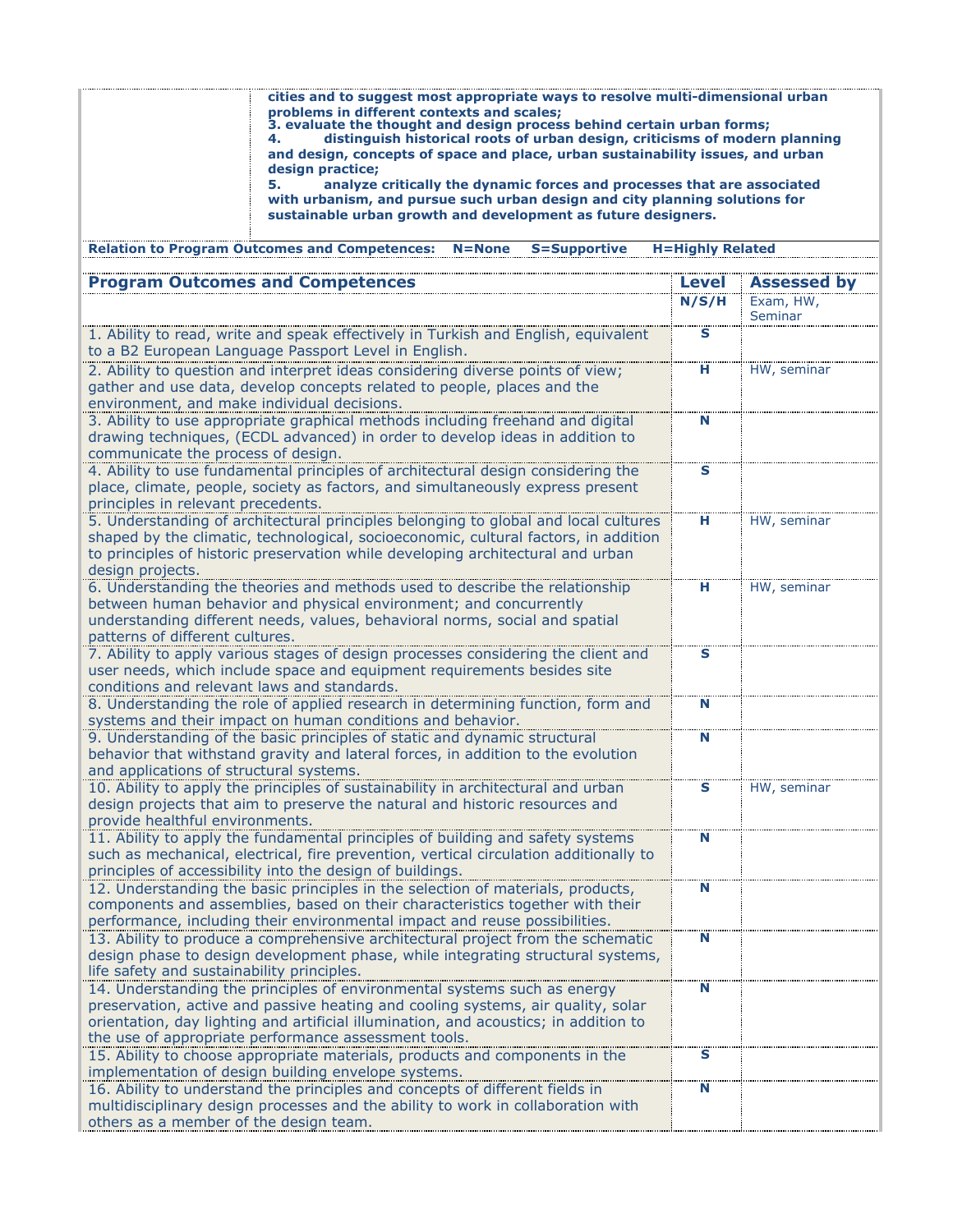| 17. Understanding the responsibility of the architect to organize and lead design<br>N                  |                                                                                                                                                                     |                                                                                      |   |  |  |
|---------------------------------------------------------------------------------------------------------|---------------------------------------------------------------------------------------------------------------------------------------------------------------------|--------------------------------------------------------------------------------------|---|--|--|
| and construction processes considering the environmental, social and aesthetic                          |                                                                                                                                                                     |                                                                                      |   |  |  |
| issues of the society.                                                                                  |                                                                                                                                                                     |                                                                                      |   |  |  |
|                                                                                                         |                                                                                                                                                                     | 18. Understanding the legal responsibilities of the architect effecting the design   | N |  |  |
|                                                                                                         |                                                                                                                                                                     | and construction of a building such as public health and safety; accessibility,      |   |  |  |
|                                                                                                         |                                                                                                                                                                     | preservation, building codes and regulations as well as user rights.                 |   |  |  |
|                                                                                                         |                                                                                                                                                                     | 19. Ability to understand the ethical issues involved in the design and              | н |  |  |
|                                                                                                         |                                                                                                                                                                     | construction of buildings and provide services for the benefit of the society. In    |   |  |  |
|                                                                                                         |                                                                                                                                                                     |                                                                                      |   |  |  |
|                                                                                                         |                                                                                                                                                                     | addition to the ability to act with social responsibility in global and local scales |   |  |  |
| that contribute to the well being of the society.                                                       |                                                                                                                                                                     |                                                                                      |   |  |  |
|                                                                                                         |                                                                                                                                                                     | 20. Understanding the methods for competing for commissions, selecting               | N |  |  |
|                                                                                                         |                                                                                                                                                                     | consultants and assembling teams, recommending project delivery methods,             |   |  |  |
|                                                                                                         |                                                                                                                                                                     | which involve financial management and business planning, time management,           |   |  |  |
| risk management, mediation and arbitration.                                                             |                                                                                                                                                                     |                                                                                      |   |  |  |
|                                                                                                         |                                                                                                                                                                     |                                                                                      |   |  |  |
| Prepared by and Date Irem Korkmaz 10.03.2020                                                            |                                                                                                                                                                     |                                                                                      |   |  |  |
|                                                                                                         |                                                                                                                                                                     |                                                                                      |   |  |  |
| <b>Semester</b>                                                                                         | <b>Spring 2019-2020</b>                                                                                                                                             |                                                                                      |   |  |  |
|                                                                                                         |                                                                                                                                                                     |                                                                                      |   |  |  |
|                                                                                                         |                                                                                                                                                                     |                                                                                      |   |  |  |
| <b>Name of Instructor</b>                                                                               | Prof. Dr. Arda İnceoğlu                                                                                                                                             |                                                                                      |   |  |  |
|                                                                                                         |                                                                                                                                                                     |                                                                                      |   |  |  |
| <b>Course Contents</b>                                                                                  | Week                                                                                                                                                                | <b>Topic</b>                                                                         |   |  |  |
|                                                                                                         | 1.                                                                                                                                                                  | <b>Introduction</b>                                                                  |   |  |  |
|                                                                                                         | 2.                                                                                                                                                                  | <b>Colonization and city form</b>                                                    |   |  |  |
|                                                                                                         | з.                                                                                                                                                                  | <b>City of cities</b>                                                                |   |  |  |
|                                                                                                         | 4.                                                                                                                                                                  | <b>Mediterranean</b>                                                                 |   |  |  |
|                                                                                                         | 5.                                                                                                                                                                  | <b>Three giants: London 1</b>                                                        |   |  |  |
|                                                                                                         |                                                                                                                                                                     |                                                                                      |   |  |  |
|                                                                                                         | 6.                                                                                                                                                                  | <b>Three giants: London 2</b>                                                        |   |  |  |
|                                                                                                         | 7.<br>.                                                                                                                                                             | <b>Three giants: Paris</b>                                                           |   |  |  |
|                                                                                                         | 8.                                                                                                                                                                  | <b>Three giants: Berlin 1</b>                                                        |   |  |  |
|                                                                                                         | 9.                                                                                                                                                                  | <b>Three giants: Berlin 2</b>                                                        |   |  |  |
|                                                                                                         | 10.                                                                                                                                                                 | North America 1: New York; Boston; Chicago                                           |   |  |  |
|                                                                                                         | 11.                                                                                                                                                                 | <b>North America 2: Urban sprawl</b>                                                 |   |  |  |
|                                                                                                         | 12.                                                                                                                                                                 | Asia                                                                                 |   |  |  |
|                                                                                                         | 13.                                                                                                                                                                 | <b>Ideal City</b>                                                                    |   |  |  |
|                                                                                                         | 14.                                                                                                                                                                 | <b>Future of cities</b>                                                              |   |  |  |
|                                                                                                         | 15.                                                                                                                                                                 |                                                                                      |   |  |  |
|                                                                                                         |                                                                                                                                                                     | <b>Final Examination Period</b>                                                      |   |  |  |
|                                                                                                         | 16.                                                                                                                                                                 | <b>Final Examination Period</b>                                                      |   |  |  |
|                                                                                                         | <b>Recommended Reading:</b><br><b>Required/Recommen</b>                                                                                                             |                                                                                      |   |  |  |
| ded                                                                                                     |                                                                                                                                                                     | Anderson, Stanford. On Streets. MIT Press, Cambridge,                                |   |  |  |
| <b>Readings</b>                                                                                         |                                                                                                                                                                     | 1982 Bacon, Edmund N. Design of Ciges. New York:                                     |   |  |  |
|                                                                                                         | <b>Penguin Books, 1976</b>                                                                                                                                          | Benevolo, Leonardo. History of the City. Cambridge, Mass.: MIT Press, 1980           |   |  |  |
|                                                                                                         |                                                                                                                                                                     | Benevolo, Leonardo. The Origins of Modern Town Planning. MIT Press,                  |   |  |  |
|                                                                                                         |                                                                                                                                                                     |                                                                                      |   |  |  |
|                                                                                                         | Cambridge, 1971 Hall, Peter. Ciges of Tomorrow. Basil Blackwell, Oxford, 1988<br>Hall, Thomas. Planning Europe's capital ciges: aspects of nineteenth century urban |                                                                                      |   |  |  |
|                                                                                                         | development, London ; New York ; Routledge, 2010                                                                                                                    |                                                                                      |   |  |  |
|                                                                                                         |                                                                                                                                                                     | Harvey, David. Paris, The Capital of Modernity. New York: Routledge, 2003            |   |  |  |
|                                                                                                         |                                                                                                                                                                     | Jacobs, Jane. Death and Life of Great American Ciges. New York, Modern               |   |  |  |
|                                                                                                         | Library, 1969 Katz, Peter. The New Urbanism. New York: McGraw-Hill, c1994<br>Koolhas, Rem. Delirious New York. Monacelli Press, New York. 1978                      |                                                                                      |   |  |  |
|                                                                                                         |                                                                                                                                                                     |                                                                                      |   |  |  |
|                                                                                                         | Margn, Leslie; March, Lionel. Urban space and structures. London, Cambridge                                                                                         |                                                                                      |   |  |  |
|                                                                                                         | <b>University Press, 1972</b>                                                                                                                                       |                                                                                      |   |  |  |
|                                                                                                         | Morris, A E J. History of Urban Form. New York: Prengce Hall; 1994<br>Mumford, Lewis. The City in History. Harmondsworth, Eng. : Penguin                            |                                                                                      |   |  |  |
|                                                                                                         |                                                                                                                                                                     |                                                                                      |   |  |  |
|                                                                                                         | Books, 1966 Panerai, Philippe. Urban Forms: The Death and Life of the<br><b>Urban Block, Boston:</b>                                                                |                                                                                      |   |  |  |
|                                                                                                         | Architectural Rapoport, Amos. Human Aspects of Urban Form. Pergamon Press,                                                                                          |                                                                                      |   |  |  |
|                                                                                                         | New York, 1977 Reps, John W. The Making of Urban America. Princeton University                                                                                      |                                                                                      |   |  |  |
|                                                                                                         | Press, Princeton. 1965                                                                                                                                              |                                                                                      |   |  |  |
|                                                                                                         | Rossi, Aldo. Architecture of the City. MIT Press, Cambridge, 1982.                                                                                                  |                                                                                      |   |  |  |
|                                                                                                         | The course will have presentations by the instructor as well as extensive discussion                                                                                |                                                                                      |   |  |  |
| <b>Teaching Methods</b><br>by the class. The course follows the 'Flipped classroom' model, with all the |                                                                                                                                                                     |                                                                                      |   |  |  |
| presentations pre-recorded and available to the students prior to class.                                |                                                                                                                                                                     |                                                                                      |   |  |  |
|                                                                                                         |                                                                                                                                                                     |                                                                                      |   |  |  |